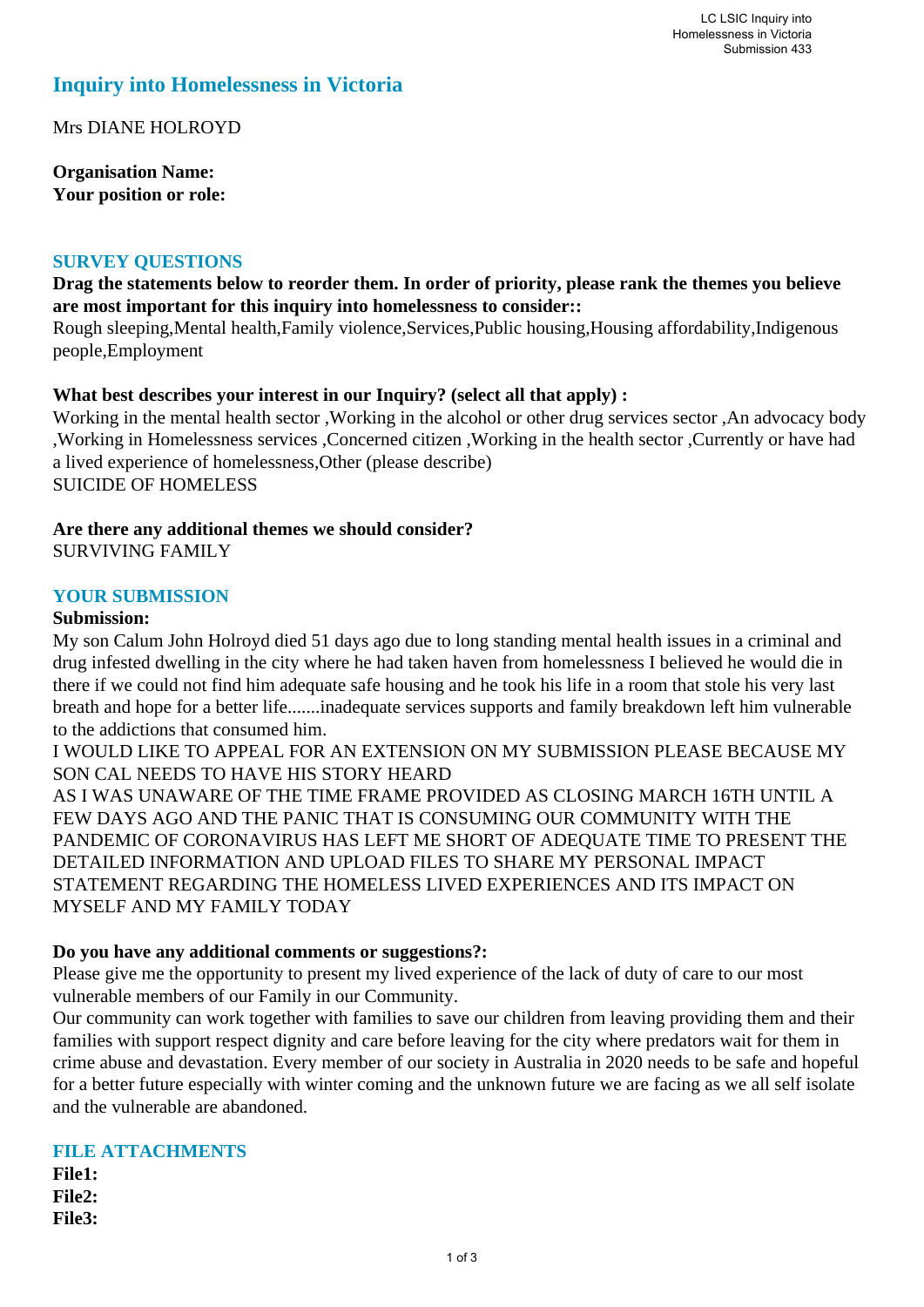## **Signature:** DIANE LORRAINE HOLROYD